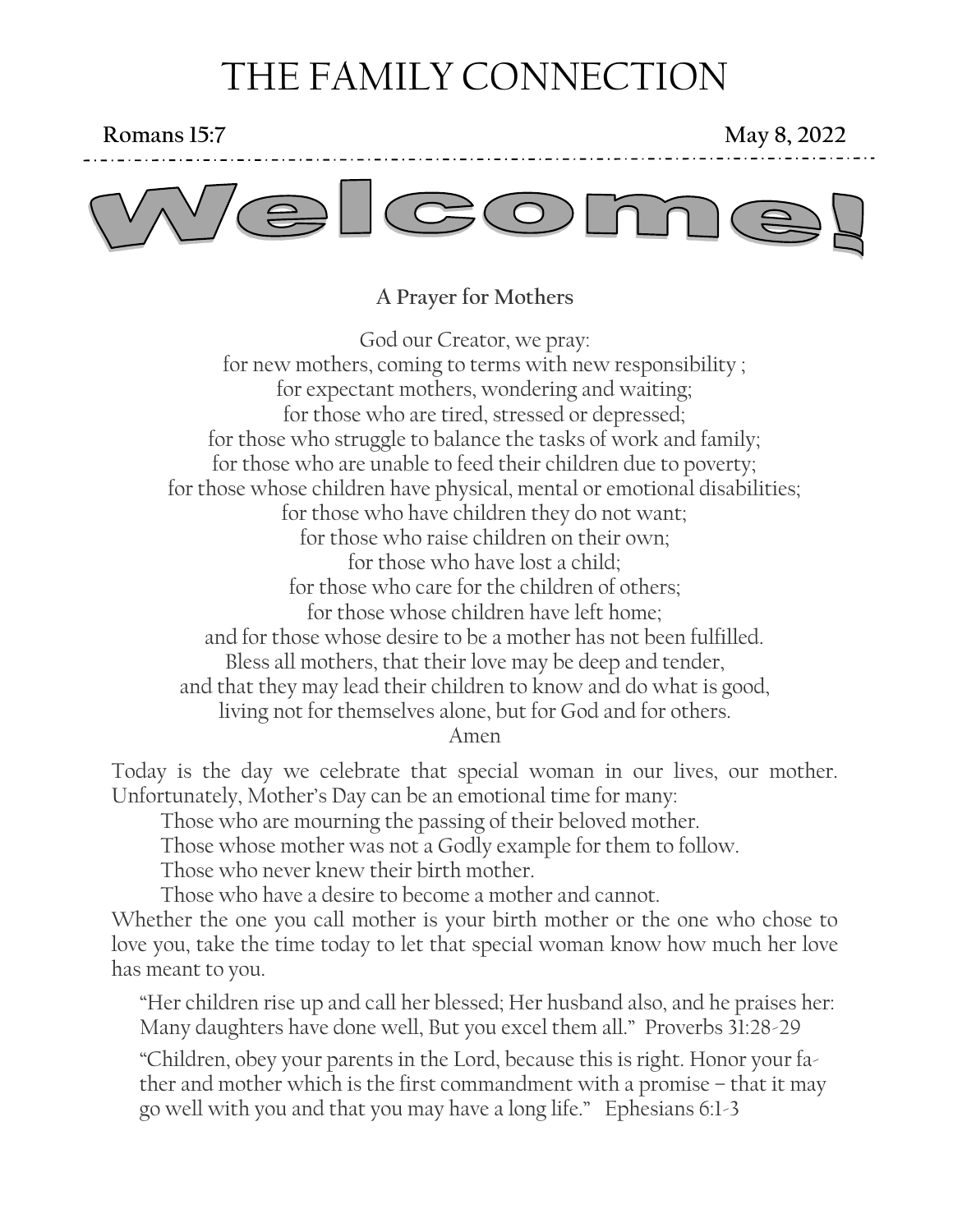## **PRAYER LIST\* MEMBERS**

- Claude Haynes
- Debbie Kendall
- Frank Vitiello
- Linda Copeland
- Danny Shelly
- Margie Rhodes
- Bonnie Stephens
- Maria Reategui
- Elvis Durity
- Bob Stafford
- Doug Fee
- Carla Sledge
- Donna Strong
- Lee & Linda Sutton
- Di Menoher
- Jeff Blake
- Glenn Macon
- Rick Barrett
- John Wallace

#### **NURSING HOME / SHUT-INS**

- June McCauley Frieda Rodgers
- Lew Parks

#### **FAMILY & FRIENDS**

• Jon Sauer Lexi Carr

- Kasey Dudley Tania Gadbury
- Maddie Whitlock
- Cara Rogers
- Amelia Larios
- Joe & Marie Lennon's son
- Mary Ryder Lynn Greer
- Linda Sutton grandson Matt & great granddaughter Jordan
- John Wallace's sister, Beth
- Marsha Hampton
- Marco Moros
- Hussey Family Sally Abbott
- Judy Sauer's g-daughter, Meaghan
- Ivonne Maria Reategui's cousin
- Robert Champion
- Michael Presto
- - Larry Brown Judy Brugman
- **Brooke Ruppel**
- Mary Nell Shelly
- Danny Billingsby • Donia Ciabuca
- Adrian Ivanov

#### **MILITARY**

Christopher Lemay Lee Strong Darrell Martin Casandra Prokop

|  | Order of Worship |
|--|------------------|
|--|------------------|

**May 8, 2022**

**Call to Worship: Joe Lennon**

*Medley " Holy Ground"* **Welcome: Scott Otey**

*"Is He Worthy?"* **Prayer: Hugh Travis**

*"The Old Rugged Cross"*

**Communion: Tom Wriggins**

**Luke 22:17-20 2 Corinthians 9:6-7**

**Song before the Message**

*"Magnificat"*

Children are invited to go to the worship class during this song $*$ 

**Message: Tim Neal**

**Invitation Song:** *"Who You Say I Am"*

*Live stream will end after the invitation song today for a private message*

**Closing Song:** *"Your Kingdom until Then"*

**Closing Prayer:**

Parents please pick up your children from class **\*Children's Worship Class** - 3 years of age to Pre-K - Classroom A8

**Worship volunteers** - remember to meet in Classroom A-11 at 8:50

Communion bread has been placed into individual cups. Gluten Free communion has been placed within the very center ring of each tray. Bread & juice cups will be picked up when the offering is collected.

#### **Future Events**

**Every Monday:** Russ' Open Bible Study - 6-7PM - Fellowship Rm **Every Tuesday:** Men's Prayer Meeting - 6:30 AM **Every Tuesday:** Girls' Devo - 6:15PM - Pam Macon's home **EVERY SUNDAY IN MAY: Melissa will take your new photo May 11th-June 1st:** Ladies Bible Class begins at 6PM **May 13th:** VPK Graduation 9:30 AM **May 14th - 15th:** West Broward Youth Group here May 29th: Fellowship Meal honoring our Graduates<br>Dec 9th: Christmas Dinner **Dec 9th:** Christmas Dinner **March 3 - 5, 2023:** Camping Retreat - Hillsborough River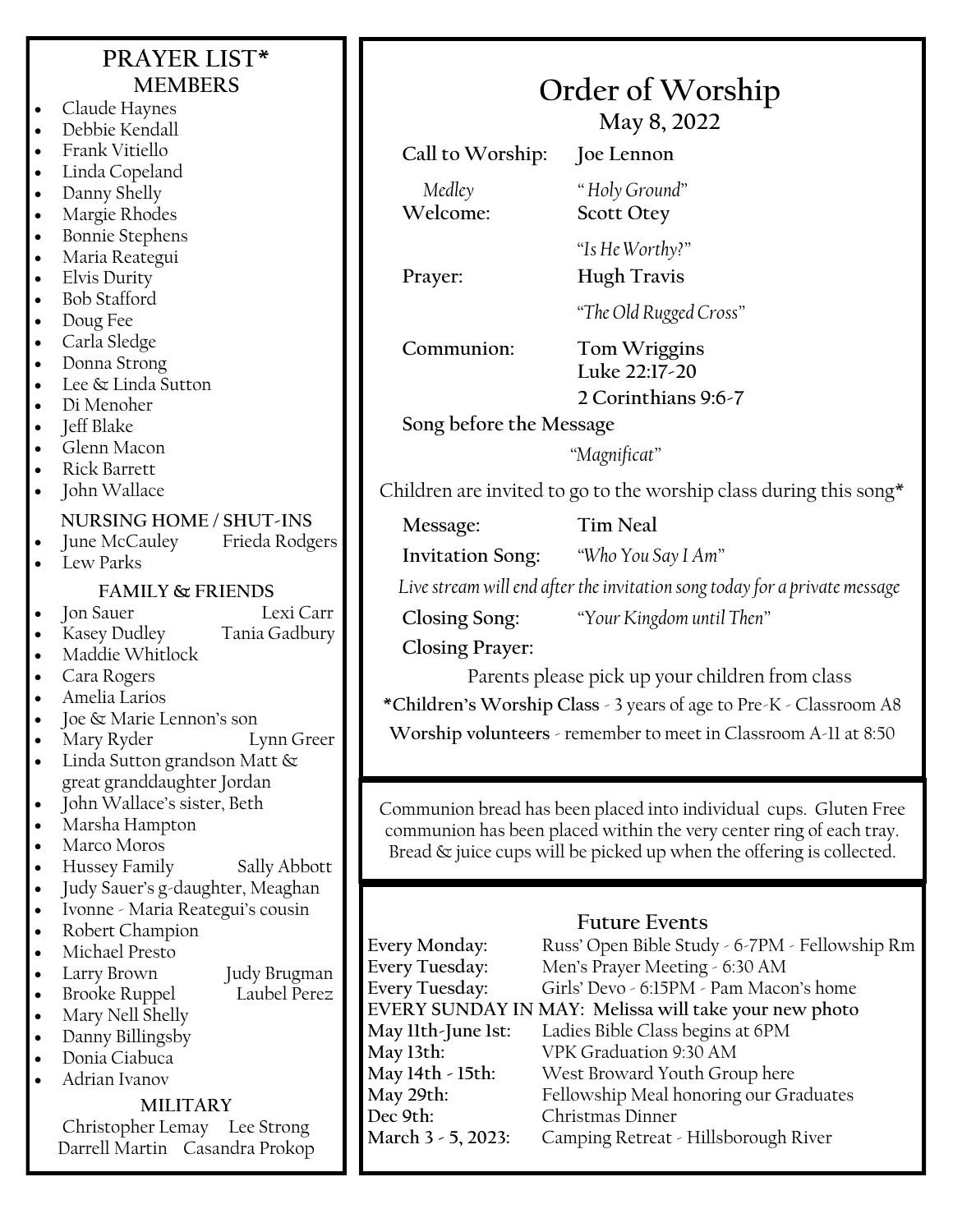#### **GIVING & ATTENDANCE WEEK ENDED May 1, 2022**

| Weekly Actual                | \$10,289    |  |
|------------------------------|-------------|--|
| Weekly Budget                | \$9,000     |  |
| Weekly Variance              | 1,289<br>\$ |  |
| 4 Week Average Variance      | \$993       |  |
| Sunday Worship:              |             |  |
| Attendance in Building       | 136         |  |
| Attendance via views online: | 142         |  |
| Sunday Morning Study:        |             |  |
| Attendance in Building       | 65          |  |
| Attendance via views online: | 54          |  |
| Sunday Evening:              |             |  |
| Connection Group Attendance  |             |  |
| Wednesday:                   |             |  |
| Attendance in Building/Teens | 48          |  |
| Attendance online:           | 61          |  |
|                              |             |  |

#### **PRAYER SECTION**

- Claude Haynes, June McCauley, Elvis Durity, & Scott Blake continue to have health challenges.
- Pray for the families affected by COVID-19.
- Several members are going through a series of medical tests and doctor appointments. Please keep all of them and their medical team in your prayers.
- John Wallace will be returning to Michigan for surgery on May 31.
- Kyle Cipolla's hand surgery went well, he returned to school on Friday. .
- Our sincere condolences go to Pam & Sue and the entire Macon & Cipolla families in their loss of Christian, Sue's beloved foster son.

### Birthday's & Anniversaries

- 8 Easton & Allysa Davis 11 - Linda Copeland 11 - Dennis & Amanda Coleman
- 12 Hannah Macon, Hazel Durity
- 15 Kristin Cipolla
- 16 Randy Blitch,
- 16 Warren Werntz
- 16 Liliana Donis
- 18 Doug Hoff

**Bible Study Times & Locations Sunday morning classes: Adults** will gather in the Auditorium - **Tom Wriggins New to Us Class -**will meet in Classroom A8 - **Scott Otey Cradle Roll** will meet in the Training Room - **Melissa Neal PreSchool** will meet inClassroom #2a - **Nora Vitiello K-2nd grades** will meet inClassroom #7 - **Susan Meulenburg 3rd – 5 th grade**s will meet in Classroom A-11 - **Kristin Cipolla Teens -** meet in the Teen House with **Zak & Jordyn Dempsey Sunday night:- 5:30 PM -not meeting tonight Wednesday night classes 6:30PM: Adults** - Auditorium - teacher - **Jeff Blake Ladies -** Fellowship Room - Trustworthy - various ladies **PreSchool** will meet inClassroom #2a - **Susan Shelly 3rd – 5 th grade**s will meet in Classroom A-11 - teachers **Diana Travis & Pam Billingsby Teens** - Teen House - **with Zak & Jordyn Dempsey** Our virtual options via Facebook & YouTube, @ the times listed above. We hope you will join us in one of these Bible study opportunities. **Ladies Bible Study** May 11th - June 1st the Ladies Wednesday Night Bible Class will begin at 6pm with a covered dish meal. Bring your Bibles and a dish to share. **Reminder to Our Newer Members…** Today during the Bible Class Hour we will have our FIRST of three newcomer classes! We will meet in Room A8 in the center of the rear classroom area – between hallways. See you there! **Single's Ministry** The singles ministry will be teeing off the summer with what promises to be an interesting outing at PopStroke in Fort Myers on May 22nd. This activity is open to everyone, (single or not), so if you love golf or just yelling "fore" we invite you to join the fun. Contact Kasey Davis, Angela Steinkirchner or Judy Sauer for details.

### **Congratulations Seniors!**

**Hannah Macon** has been active in Lads to Leaders, SonQuest, VBS, Tuesday/Thursday school, Fall/ Winter Festivals, Touch-A-Truck, and Ladies Days. She loves studying God's word with her peers and started a weekly Bible study in her home for teen girls who are searching for God in their lives called Soul Sisters. She has volunteered for both Livingston Academy and Collier County Teen Court. She has received several DCF certifications in child care; CPR, AED, Basic First Aid and currently works with children at Naples Sports Club. She enjoys the beach, reading, hiking, outdoor adventures, hanging with friends, and being an aunt. She has been homeschooled for most of her education but attended Mason Classical Academy and Gulf Coast High School where she will graduate. Hannah will attend Freed Hardeman University where she'll major in Nursing and minor in Women's Ministry. Her favorite Bible verse is Romans 8:31.